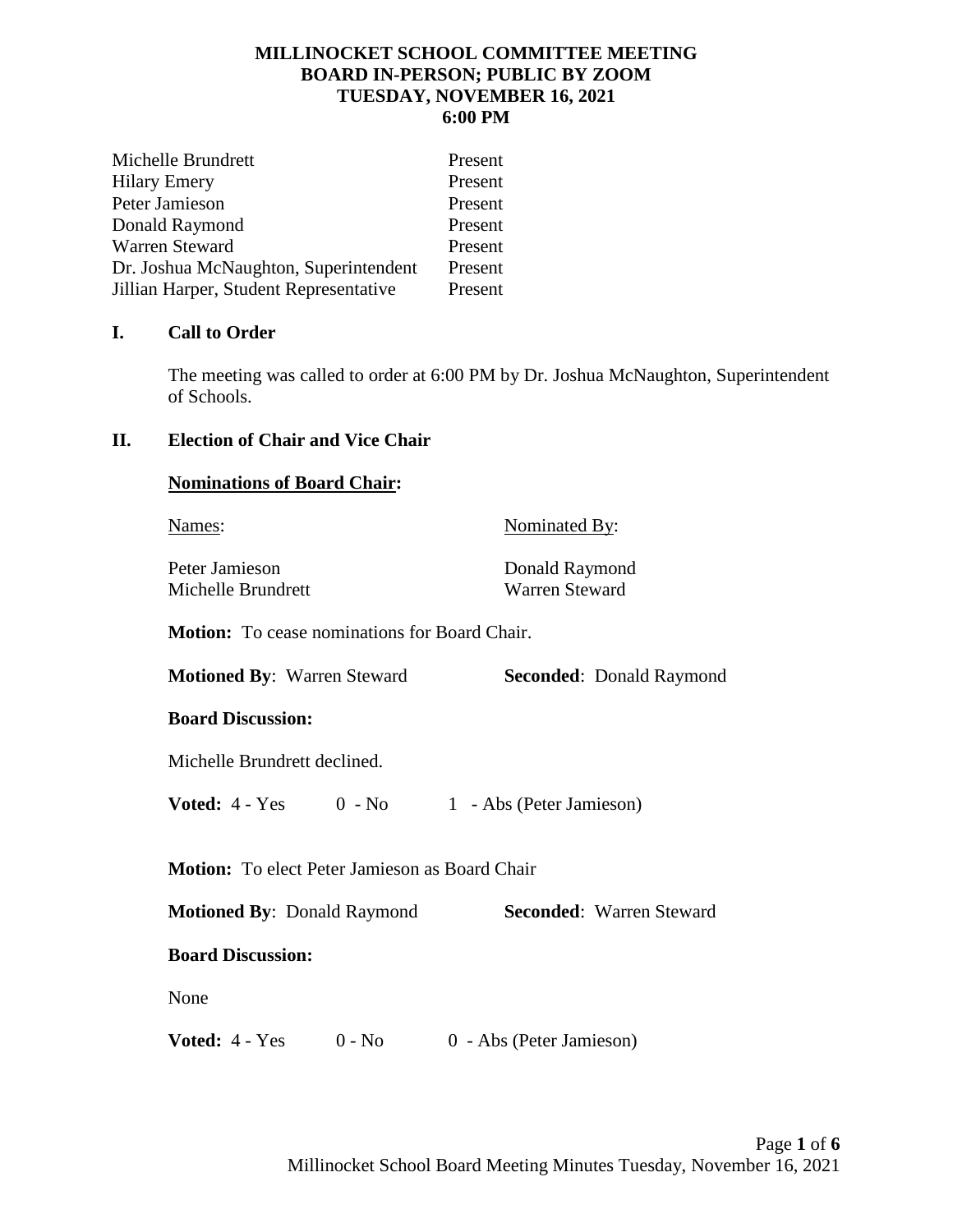#### **Nomination of Board Vice-Chair:**

| Names:         | Nominated By:  |
|----------------|----------------|
| Warren Steward | Peter Jamieson |

**Motion:** To cease nominations for Board Vice-Chair.

**Motioned By**: Hilary Emery **Seconded**: Michelle Brundrett

#### **Board Discussion:**

Nominations taken by elected Board Chair Peter Jamieson.

**Voted:**  $4 \text{ Yes}$  0 - No 1 - Abs (Warren Steward)

**Motion:** To elect Warren Steward as Board Vice Chair

**Motioned By**: Michelle Brundrett **Seconded**: Donald Raymond

#### **Board Discussion:**

None

**Voted:**  $4 - Yes$  0 - No 1 - Abs (Warren Steward)

### **III. Committee Assignments by the Chair**

**Budget & Finance Committee (2 or complete Board):** Entire Board

**Buildings & Grounds Committee (2):** Michelle Brundrett & Peter Jamieson

**Cooperative Committee (2):** Donald Raymond & Warren Steward

**Drop-Out Committee (2):** Michelle Brundrett & Peter Jamieson

**Negotiations Committee (2):** Michelle Brundrett & Warren Steward

Policy Committee (2): Peter Jamieson & Donald Raymond

### **Region III Committee (5 allowed):**

| <b>Board Members:</b> | Resident:                              |
|-----------------------|----------------------------------------|
| Michelle Brundrett    | Kevin Gregory (will confirm with him)  |
| Donald Raymond        | Michael Jewers (will confirm with him) |
| Warren Steward        |                                        |

**Technology Committee (2):** Peter Jamieson & Donald Raymond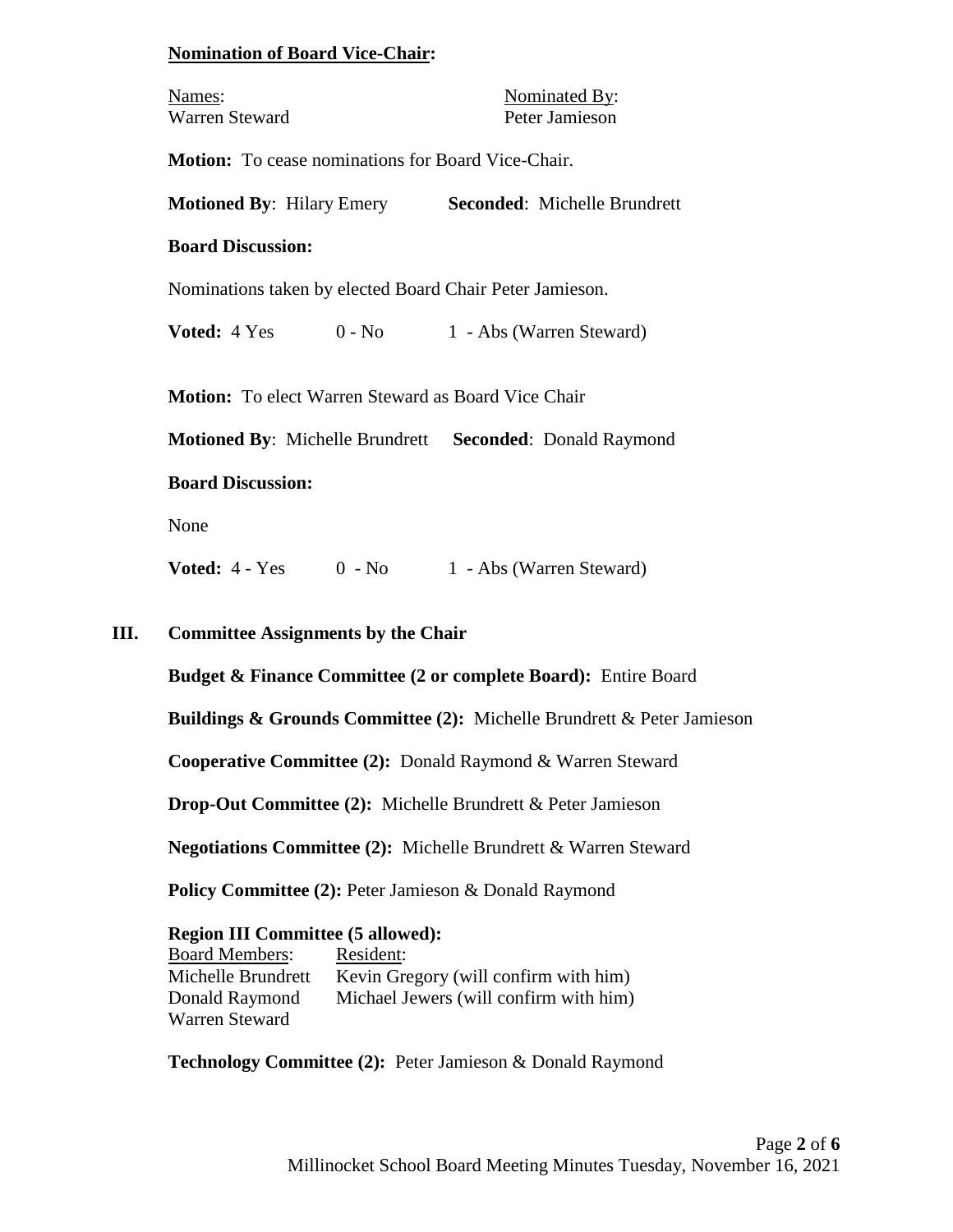### **IV. Adjustments to the Agenda**

None

# **V. Public Comment**

Matthew Waite asked to clarify if public comment will be taken on any agenda items. The Chair suggested comment be made now, given the length of the agenda. Mr. Waite has serious concern about the student activity funds going to the Town and run through the warrant process. That money is fundraised and belongs to the students.

Amanda Welch is co-president with Sandy Brooker for the Sports Boosters. If they have to apply for a non-profit status, etc, it would cost time and money. She also likes the checks and balances currently in place.

Stephanie Jamieson thanked Hilary for her service on the School Board. She offered her help to any organization, should they need to organize, since the PTO just went through the process.

## **VI. Approval of Minutes**

**Motion**: To approve the minutes of the School Board Meetings November 2, 2021, barring any errors or omissions.

**Motioned by**: Warren Steward **Seconded by**: Michelle Brundrett

### **Board Discussion:**

**None**

**Voted:** 5 - Yes 0 - No 0- Abs

### **VII. Payroll Warrant**

**Motion:** It was moved to direct the Superintendent of Schools to authorize payment by the Town Treasurer to each party listed herein, the sum set against each name contained in School Payroll Warrant #22-11 in the amount of \$170,014.56 on November 18, 2021 and MainePERS #22-5 in the amount of \$36,395.50 on November 8, 2021.

**Motioned by**: Hilary Emery **Seconded by**: Michelle Brundrett

#### **Board Discussion:**

None

**Voted:** 5 - Yes 0 - No 0 - Abs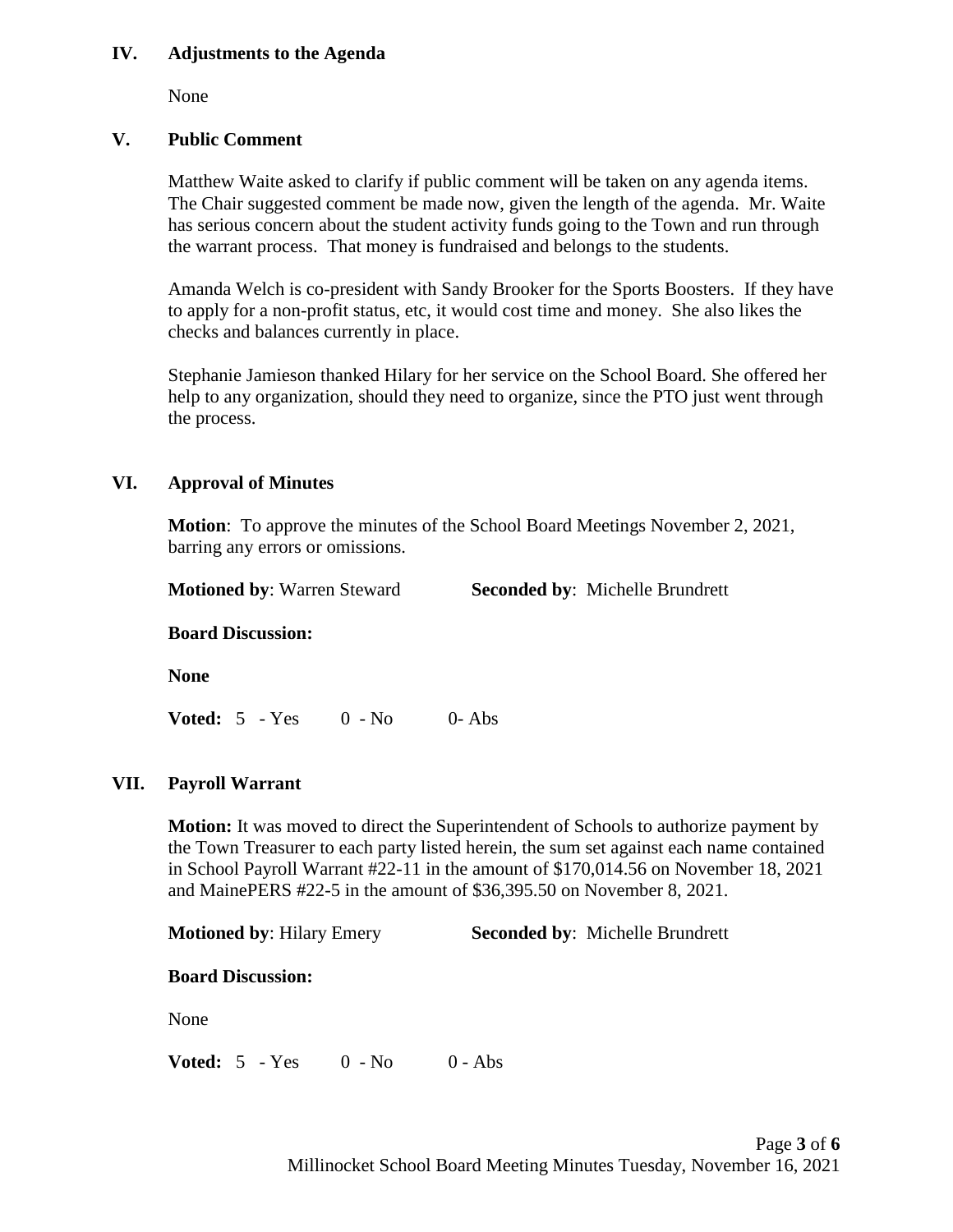### **VIII. Payable Warrant**

**Motion:** It was moved to direct the Superintendent of Schools to authorize payment by the Town Treasurer to each party listed herein, the sum set against each name contained in School Payable Warrant # #22-15 in the amount of \$32,768.91 and #22-16 in the amount of \$89,193.06 on November 18, 2021.

**Motioned by: Michelle Brundrett Seconded by: Hilary Emery** 

#### **Board Discussion:**

None

**Voted:** 5 - Yes 0 - No 0 - Abs

**IX. To see if the Board will approve the Town of Millinocket's request to move the Food Service Account and Student Activity Fund Accounts from Stearns Jr/Sr High School and Granite Street School to the Town of Millinocket. Note: Withdrawal from the Food Service Account and Student Activity Funds would go through the warrant approval process**

**Motion:** To approve the Town of Millinocket's request to move the Food Service Account and Student Activity Fund Accounts from Stearns Jr/Sr High School and Granite Street School to the Town of Millinocket.

**Motioned by: Michelle Brundrett Seconded by: Donald Raymond** 

#### **Board Discussion:**

Dean Beaupain, Town Attorney, and Mary Alice Cullen, Town Treasurer, approached the Superintendent regarding transferring the student activity funds and the Food Service account to the Town.

After investigating, the Superintendent denied the request. There was a additional meeting that included the new auditors. The request going before the School Board is the next step.

The Superintendent stated to transfer the accounts to the Town, the process would add more work and it would be more time consuming with the warrant process. This change has been requested in the past to at least two other Superintendents. Some of these accounts have been in existence since 1969. Maine School Management stated that there are schools in Maine who manage their own student activity funds. The Town states that the charter requires this to happen.

Mr. Steward said the system is not broken. This is the third time it has come up since he has been on the Board.

Mr. Jamieson doesn't believe this is a good idea. With the effort that goes into fundraising and the warrant process time frame, it doesn't make sense.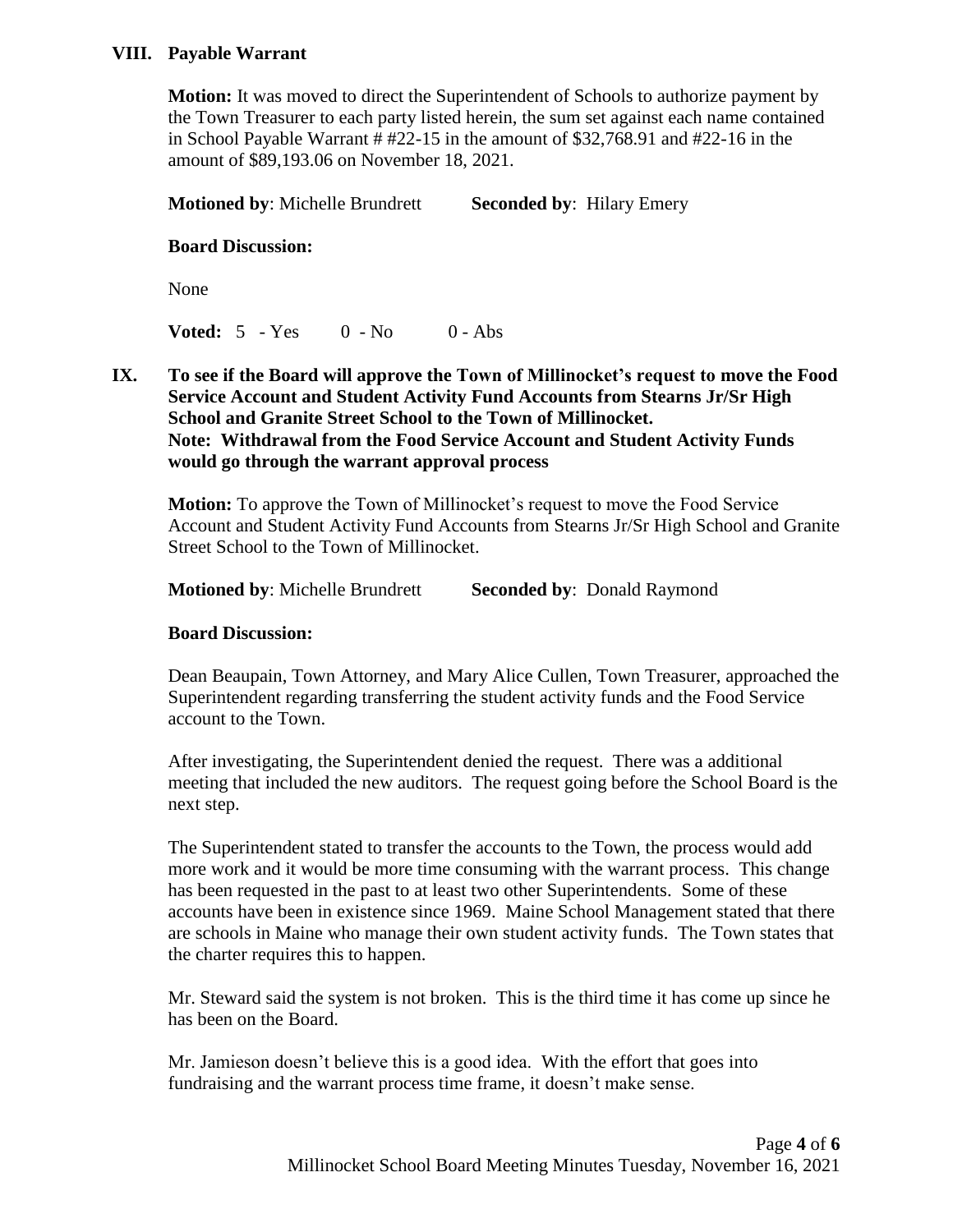Ms. Emery asked if there was a specific concern. The Superintendent stated it was presented to him as related to the Town Charter.

Mr. Jamieson stated that the Town Charter is currently under review. Ms. Emery stated it may make sense to wait until the Charter is reviewed to make a decision on this.

The Superintendent further stated there are checks and balances and a process for withdrawal from these accounts.

**Voted:**  $0 - Yes$  5 - No  $0 - Abs$ 

# **X. Board notification of hiring of support staff**

Lorri Cyr has been hired as an Ed Tech I at Stearns at step 8; \$15.80 per hour.

## **XI. Winter Sports Safety Protocol Information**

The Penquis Superintendents have been working on a protocol for several weeks. The agreement the Superintendent is presenting is also supported by the Maine Principal's Association.

Indoor sports – universal masking, including officials, coaches, participants and spectators. Home fans will be able to attend our games, given the size of our gymnasium. Fans may not be allowed to attend away games, depending on the capacity of the opposing school. Concessions will be sold and we will have a designated eating area.

Outdoor sports – masking left up to the individual schools.

All schools are expected to follow the home school's expectations. Cheerleaders and Pep Band for home games only. Students are encouraged to get the vaccinations, if possible. Post season and tournament play will be according to MPA rules.

Ms. Peavey, Stearns Principal and Athletic Director, stated that a spreadsheet will be put together by each school so protocols will be known ahead of time. We are fortunate to have a large gym to allow spectators. Many schools will have to limit spectators.

# **XII. OSHA Staff Vaccination Information**

The Superintendent provided information regarding OSHA requirements for COVID vaccinations. The Board can ask questions regarding the information, then it will go to the Policy Committee. The Board will have a policy to vote on ultimately.

We need to have a written vaccination policies with either of two choices - 1) mandated vaccination policy, or 2) opt out of vaccination and be tested on a regular basis, which would be weekly. We have until the first of January to make decisions.